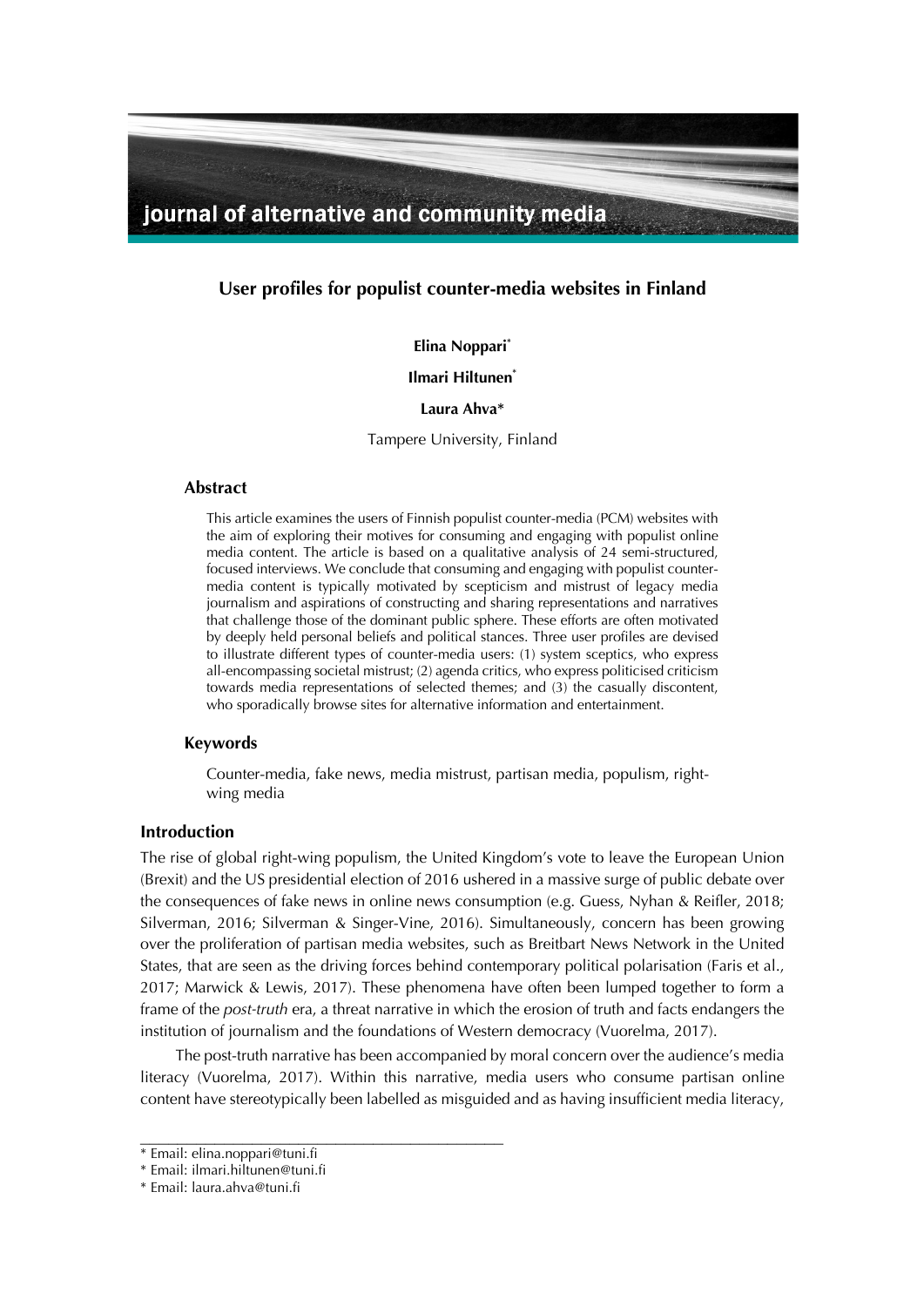and the producers of this content have been portrayed as manipulators who are willing to use lies and deceit to advance their political agendas (e.g. boyd, 2018; Marwick & Lewis, 2017). Proposed solutions typically have revolved around increased media literacy programs and a proliferation of expert fact checking. These solutions, as pointed out by boyd (2017), largely ignore 'the cultural context of information consumption'.

In addition, these characterisations and solutions are based largely on assumptions, as little empirical research has been done on the audience or producers of this type of partisan online media material. The participatory communication infrastructure within the contemporary hybrid media system has provided new kinds of possibilities to partake in creating, steering and manipulating information flows (Chadwick, 2017). This has made it easier for any online user to establish alternative media and news websites, and to access media material that can be used to construct and support various political and ideological positions. An interview-based study by Holt (2017) regarding the contributors to Swedish immigration-critical alternative media (ICAM) and a survey study by Rauch (2015) focusing on alternative media perceptions of hybrid audiences can be seen as the first attempts to construct an empirical understanding of the motivations for consuming and engaging with this type of media.

This article examines how and why Finnish users consume and engage with partisan online media content. Based on our previous content analysis (Noppari & Hiltunen, 2018) and previous research on the Finnish sites (Ylä-Anttila, 2018), we propose a concept of *populist counter-media* to describe the newly emerged Finnish partisan websites. By conducting research among this user segment, we are aiming to fill the research gap left by previous studies and provide a more nuanced picture of the users' motives and intentions through analysing how they discursively construct and assess consuming and engaging with this type of media content. The outlook is descriptive-analytical. Instead of taking a normative stance, our aim is to determine and understand the motives of individuals engaged in this type of content consumption and production.

Our aims can be summarised in the following research questions:

RQ1: Why do the users consume or produce populist online counter-media content? What kind of motivations can be identified?

RQ2: How do the users view the relationship between legacy media journalism and populist counter-media?

RQ3: How do the users see the societal and political roles and significance of populist counter-media in Finland?

First, we outline the concept of populist counter-media, then we present the Finnish media environment and political context. This is followed by an introduction to our methodology and research sample and a summary of our findings, introducing three counter-media user profiles. This article contributes to the ongoing discussion of alternative media, online populism and fake news.

#### **Background and terminology: Outlining populist counter-media**

Partisan online media and news websites can be categorised as a form of alternative media, a concept referring broadly to all forms of media that provide alternatives to the dominant discourse in the mainstream media (Atton, 2015; Bailey, Cammaerts & Carpentier, 2008); however, the concept is too broad to provide analytical clarity, so a more precise term is needed to pinpoint the specifics of the type of media on which this study focuses. Researchers have used multiple concepts to further describe and analytically separate different orientations and types of the newly emerged sites in various national contexts, such as user-generated hyper-partisan news (Bastos & Mercea, 2017) and hyper-partisan news outlets (Marwick & Lewis, 2017). When examining sites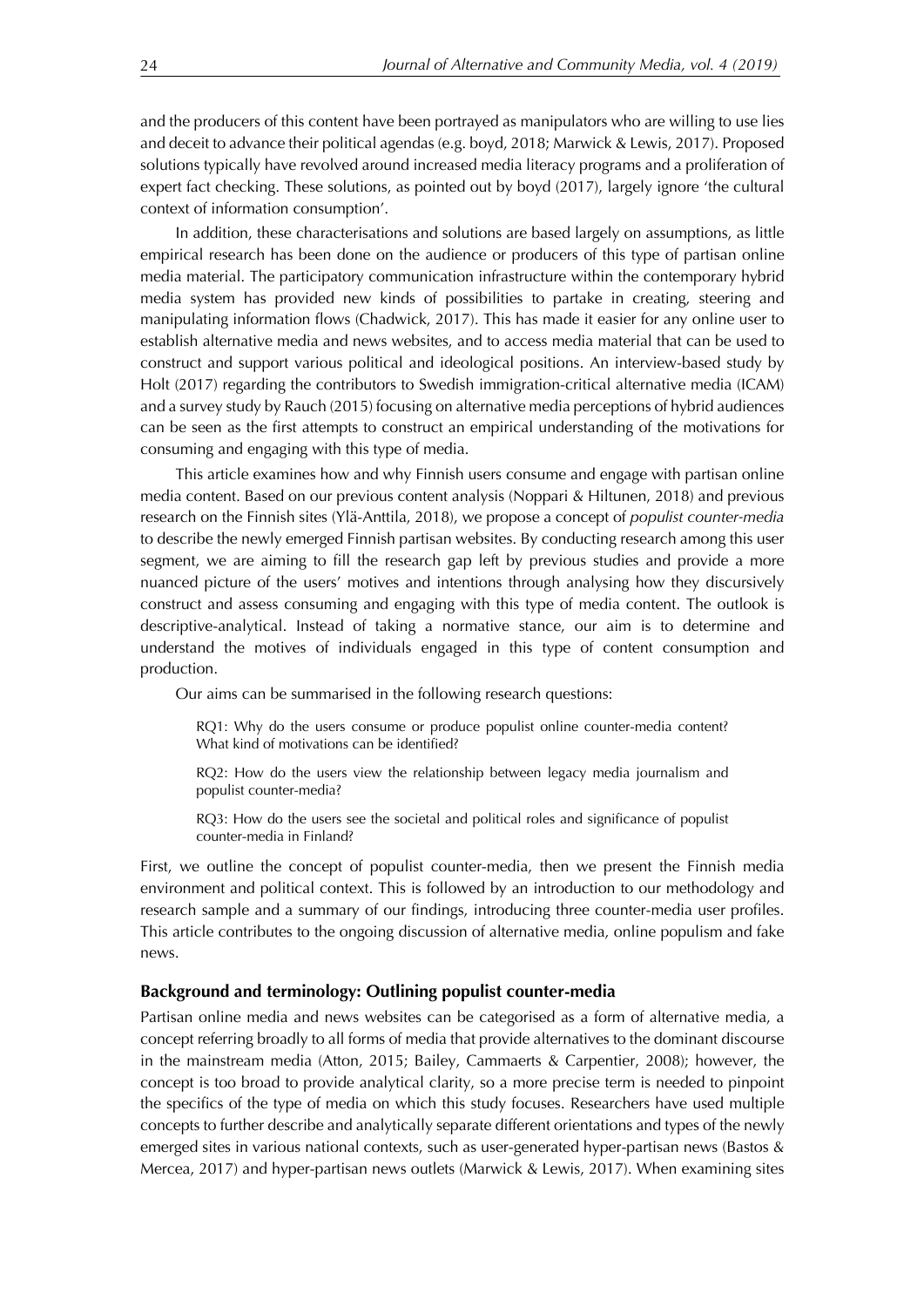with an explicit right-wing or anti-immigration focus, concepts such as 'right-wing media' (Faris et al., 2017), 'alt-right media' (Marwick & Lewis, 2017), 'immigration critical alternative media' (Holt, 2017) and 'far-right alternative online media' (Figenschou & Ihlebæk, 2018) have been used. Finnish researchers previously have referred to the Finnish media websites as 'countermedia' (Ylä-Anttila, 2018) and 'fake media' (Haasio, Ojaranta & Mattila, 2017).

The Finnish sites share many similarities with Swedish ICAM-sites (Holt, 2017), characterised by their strong, confrontational opposition to the dominant interpretations circulating in the public sphere. The sites also circulate counter-discourses on specific issues, and aim to build a public around them. Holt's (2017: 5–12) interviewees did not consider their outlets to be 'alternative' in the form of 'an equivalent "interchangeable" alternative to the established journalistic media', but rather as complementary media whose purpose was to oppose, challenge and offer alternatives to established media coverage and discussion within specific areas.

A few key differences between the Finnish and Swedish sites, however, rendered the concept of ICAM unsuitable for our study. First, while most of the Finnish sites have anti-immigration profiles, not all of them share this position, opting instead for leftist anti-establishment stances. Second, we found it problematic to describe the Finnish sites as purely alternative, as they are mainly reactive, relying heavily on reframing mainstream media content (Toivanen & Nelimarkka 2018).

Based on our previous content analysis of the most popular Finnish counter-media site, MVlehti (roughly translates as WTF-magazine), and non-participant observation of three other counter-media sites and their social media communities (Noppari & Hiltunen, 2018), we concluded that the stories typically were based on material extracted from legacy media news, other existing media sources and social media. The sites selected their stories carefully, however, to fit their ideological profiles and to communicate specific political narratives (see also Haller & Holt, 2018: 10–12; Holt, 2017: 11–12). The ideological profiles of these sites were diverse: MVlehti was an anti-immigration, right-wing site with a strong anti-establishment sentiment; Oikea Media (The Right Media) was a conservative right-wing nationalist site with an anti-Islam stance and a backdrop of charismatic Christianity; Kansalainen (Citizen) was a nationalist and conservative site with an anti-immigration and anti-EU-focus; and Vastavalkea (Counterfire)1 was a left-wing site criticising neoliberalism, economic elites and Western geopolitics.

With a focus on Finnish sites with anti-immigration profiles, Ylä-Anttila (2018: 357) describes their operating models as spreading politically charged news and sometimes intentionally blurring the lines between fact and fiction, but most often combining facts with rumours, cherry-picking, colouring and framing information to promote a radical anti-immigrant agenda. These production practices reflect online and remix cultures, where all available content is seen as raw material for reuse (e.g. Phillips, 2015).

For these reasons, we found the counter-media concept more feasible for describing the Finnish sites, as they aim at creating counter-publics by utilising mainstream content. Fraser (1992: 123) defines counter-publics as 'parallel discursive arenas where members of subordinated social groups invent and circulate counter-discourses to formulate oppositional interpretations of their identities, interests and needs'. Warner (2002: 56–7) notes, however, that the counter-publics do not always have to be subordinate in relation to the dominant public sphere, but may acquire agency. Downey and Fenton (2003: 193–4) add that counter-publics do not simply exist independently from the dominant public sphere, but seek to actively challenge it. Fraser (1992: 124) raises another key point: such publics are not necessarily virtuous, as some are antidemocratic, and those with democratic intentions are not always able to function without their own modes of exclusion and marginalisation.

After analysing the political discourse and rhetoric on these sites more closely, we decided to add the epithet of *populism* to describe their communication practices. Based on our analysis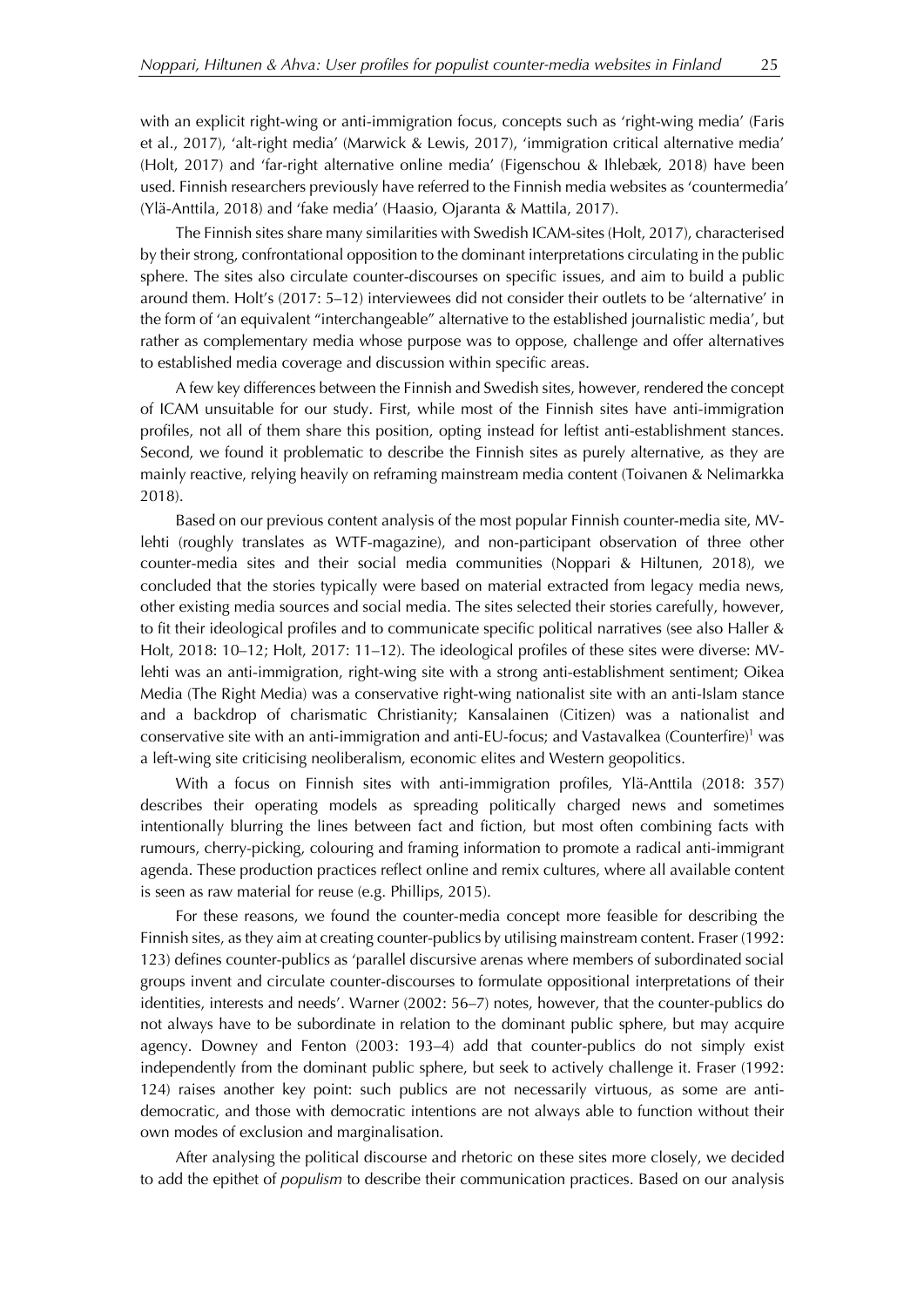(Noppari & Hiltunen, 2018), the sites' political positions did not often correspond with traditional party-politics in Finland and were sometimes difficult to pinpoint accurately on the traditional left–right political continuum. Instead, they engaged in *reflexive politics*, endemic to an online communication environment. Instead of stemming from traditional party or class identities, reflexive politics is driven by issues, values and positions set by the participating actors themselves (Häyhtiö & Rinne, 2008). Selected issues and stances therefore become the focal points in all the decision-making of reflexive politics. Identification with issues, rather than formal affiliation with a single party or movement, provides the sites' flexibility and enables them to act as an umbrella under which different actors can convene.

Regardless of the political or ideological orientation, Finnish counter-media sites constructed an explicit separation between 'the elite' and 'the people' – ordinary Finnish citizens who were also invited along to contribute to the sites (Noppari & Hiltunen, 2018). Discursively, the sites explicitly positioned themselves as representatives of 'the people' against the establishment and elites. In addition, they constructed out-groups, presented as threats to the well-being of ordinary citizens. On the right-wing-oriented sites, these 'others' were ethnic and religious minorities or political groups that supported liberal values and multiculturalism, while on the left-wing sites, the out-groups were supporters of financial neoliberalism and Western geopolitics. Hence the basic societal outlook of these sites was consistent with the minimal definition of *populism* as thin ideology, dividing society into two antagonistic groups: 'the pure people' and 'the corrupted elite', and demanding that politics should represent the will of the people (Mudde & Kaltwasser, 2013: 149–50).

The concept of populism has been the subject of controversy, partly because of the debate about whether it should be understood as constituting a fully-fledged political ideology or a style of communication (e.g. Krämer, 2014; De Cleen & Stavrakakis, 2017). In this article, we understand populism as a particular mode of articulation (Laclau, 2005) and 'a discursive strategy that juxtaposes the virtuous populace with a corrupt elite' (Bonikowski & Gidron, 2016: 1593–4). It can take different forms, from left wing to right wing, as the key element in populist discourse is an unfilled social demand neglected by those with power. Populist communication usually has been observed in relation to journalism, political parties, charismatic leaders and established political actors (see e.g. Aalberg & de Vreese, 2017; Engesser et al., 2017; Groshek & Koc-Michalska, 2017). However, in the hybrid media environment, media users can increasingly contribute to populist discourses; counter-media, discussion groups and online communities are some of the sites where populist protest is articulated today (cf. Das, 2018).

There are several reasons why populist discourse thrives even better in the counter-media environment than it does in legacy media journalism. Examining media populism, Krämer (2014) points out that, in order to gain populist appeal, legacy media has to make the audience forget its close links to the establishment and political elite. Furthermore, even the more populist forms of journalism follow various professional norms and news criteria, and they cannot publish a populist vision of politics in general (Krämer, 2014: 51) Here, counter-media have an advantage, as they do not have to follow commercial logic, journalistic conventions or ethical principles: they can be as radical and polemical as they wish. In addition, the production practices of the counter-media sites support the formation of 'the people' as the in-group and collective user identity. Yet the Finnish sites did not represent entirely open publishing or peer-production (Benkler, 2016), as they had a small cluster of core contributors who, besides producing material themselves, acted also as a sort of editorial team, making publication decisions over usersubmitted content (Noppari & Hiltunen, 2018).

Consequently, to describe the newly emerged Finnish websites, we propose a concept of *populist counter-media* (PCM), defined as alternative media with reactive and confrontational stances towards the dominant public sphere, utilising ideological and stylistic elements of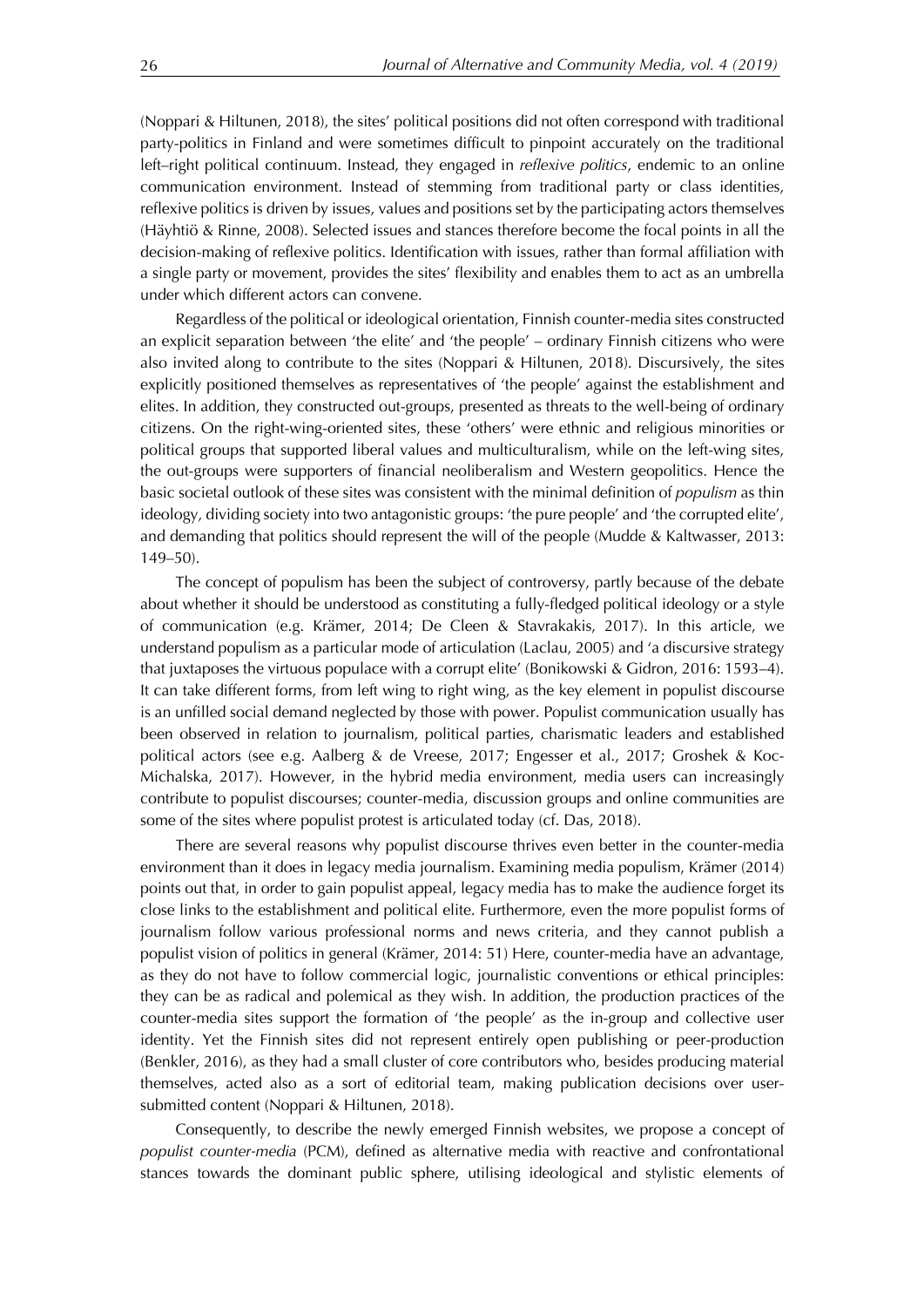populism. The sites fit the definition of counter-publics (Downey & Fenton, 2003; Fraser, 1992) and exhibit distinct characteristics of 'thin' populism and communicational elements of media populism (Krämer, 2014: 48–9). This concept is not bound to a particular political or ideological orientation, but can be used to describe media formed around any combination of politicised issues, reflecting the reactive nature of reflexive politics (Häyhtiö & Rinne, 2008). The concept can therefore be used flexibly to describe multiple forms of media that incorporate populist articulation and style, with the explicit objective of challenging the representations and definitions in the dominant public sphere within specific areas, and fostering a reactive counter-public.

## **Case selection: The Finnish media system and populist counter-media websites**

The Finnish media system offers an interesting setting for alternative media research. As a Nordic country, Finland has a multiparty political system and a democratic-corporatist media system (Hallin & Mancini, 2004), wherein the combination of strong journalistic professionalism and public service broadcasting traditionally has resulted in a very high public trust in journalism (Nord, 2008). In 2017, Finland had the highest overall public trust in the news of all the countries measured, with 62 per cent of the respondents stating that they 'can trust most news most of the time' (Reuters Institute, 2017: 20–1). Also noteworthy is the almost complete withering of politically affiliated newspapers. Finland has gradually been drifting towards a politically neutral press system since the 1960s, with all the major dailies declared independent (Nord, 2008: 102–3).

While the overall level of trust in the media has remained relatively high, the alternative media sphere in Finland has not traditionally been very active. During the last decade, however, online anti-immigration activism has strengthened, developing in the same way as observed by Holt (2017: 4) in Sweden. Since 2000, numerous blogs and discussion forums critical of immigration and the mainstream media's portrayal of issues related to immigration have been established in Finland, resulting in the formation of an online anti-immigration counter-public (Horsti & Nikunen, 2015: 493–5). As the 2015 European migrant crisis functioned as a catalyst when the majority of new PCM sites were established, the anti-immigration sites could tap into existing online and grassroots anti-immigration activism.

There are also empirical indications of growing media mistrust among some segments of the population of Finland. In a 2016 survey, 71 per cent of supporters of the populist Finns Party and 73 per cent of supporters of extra-parliamentary parties agreed that they had lost trust in the traditional media (Pitkänen, 2016). The Finns Party has publicly expressed mistrust in and criticism of legacy media outlets (Hatakka, Niemi & Välimäki, 2017). While this may be viewed as an expression of the populists' tendency to position themselves as outsiders to the establishment and blame the media for siding with the elite (Wodak, 2015), there are indications that negative immigration stances correlate with mistrust in legacy media outlets (e.g. Holt, 2017; Pitkänen, 2016). When surveyed, members of the Finns Party also expressed a significantly higher level of trust in the most well-known anti-immigration Finnish PCM site, MV-lehti (Koivula, Saarinen & Koiranen, 2016).

## **Methods and research material**

Our research had an exploratory character, as it focused on user segments with little previous empirical research (Stebbins, 2001). As the objective was to provide a better understanding of individuals engaged with Finnish populist PCM websites, the study was conducted in the qualitative research tradition.

Our research material consists of 24 semi-structured, focused interviews with users who consumed and engaged with Finnish counter-media. Half of the interviewees (12 people) actively produced counter-media content or administered PCM sites themselves, while the other half (12 people) were followers and often active participants in sites' social media communities. It is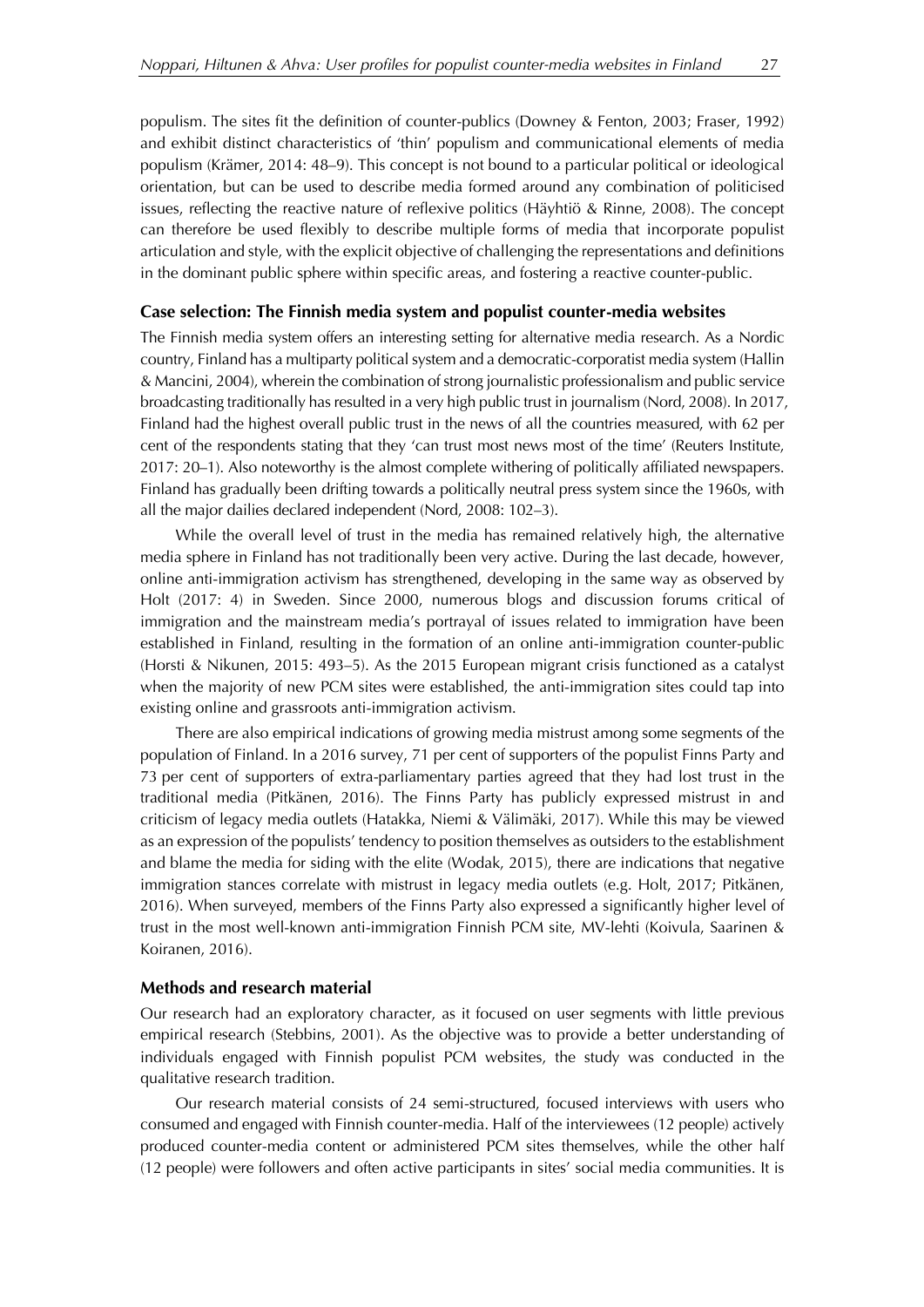noteworthy that online counter-media production practices often dissolve the separation between the consumer and the producer of media content (cf. Bruns, 2005). The latter group of interviewees sometimes also participated in the production processes – for example, by suggesting topics or allowing their social media comments or blog posts to be republished on the sites. The interviews were inspired by previous qualitative audience research that mapped audiences' media use and experience profiles (e.g. Schrøder & Phillips, 2005) and audiences' trust in the news (e.g. Coleman, Morrison & Anthony, 2012). Due to the novelty of the topic, however, the material was analysed by way of inductive qualitative categorising (Mayring, 2000).

The interviewees were recruited using a variety of non-probability sampling methods, including critical case sampling and snowball sampling (Marshall, 1996). <sup>2</sup> The interviews were conducted between November 2016 and March 2018, with sixteen of them conducted via phone or Skype and eight in person. Because the subject-matter was controversial, the interview material has been used anonymously. This was communicated to the interviewees in advance to combat social desirability bias (Nederhof, 1985). The focused interviews were semi-structured, with interview guides, and divided into three broader themes (media usage and political orientation; consuming and engaging with counter-media; and perceptions of the relationship between counter-media and legacy media). The interviews each lasted on average 60 to 90 minutes and were recorded and later transcribed verbatim. Due to the sampling method and qualitative approach, the study sample should not be considered representative, but rather illustrative, which is also reflected in the reporting of the findings.

Our sample was demographically diverse: it included both highly and less educated individuals and ranged from well-off professionals to pensioned and unemployed persons. Both men and women were represented, but the most typical interviewee was male and aged 30– 50 years. This heterogeneity might indicate that counter-media usage, at least on some level, transcends the traditional demographic variables or explanations that are often used to explain support for populism (e.g. Norris & Inglehart, 2016).

The interviewees' political views were also diverse. In our sample, the majority supported the populist Finns Party, but other parliamentary and extra-parliamentary parties, from left to right, were also supported. Some expressed that no existing Finnish party represented their political beliefs. While some participated actively in parliamentary politics, others stated that they had completely lost their faith in representative democracy. A few were politically active in other ways – belonging, for example, to anti-immigration protest movements.

#### **Three user profiles of populist counter-media**

The only overarching common features of all the interviewees were the central role of online media in their media usage and the evident critique of legacy media, elites and the establishment. This criticism can be described as media scepticism, defined by Tsfati (2003: 67) as 'a subjective feeling of alienation and mistrust towards the mainstream media', conveying mistrust of the way 'mainstream news institutions function in society'.

While this mistrust and media scepticism were the central findings in our study, we constructed three counter-media user profiles (Table 1) to further illustrate different attitudes and stances regarding both legacy media and PCM and their roles in society. The profiles should not be understood as representations of individual interviewees, nor as clearly fixed or mutually exclusive. Rather, they are compositions and serve as a vehicle for exemplifying different combinations of motivations, assessments and definitions provided by the interviewees.

The first profile consists of *system sceptics*, who expressed all-encompassing mistrust of the media but also of society, echoing strong feelings of social alienation. The second profile comprises *agenda critics,* who hold strong opinions and views of selected issues and often feel that journalism does not represent their views fairly because of the political and ideological agendas of the media. The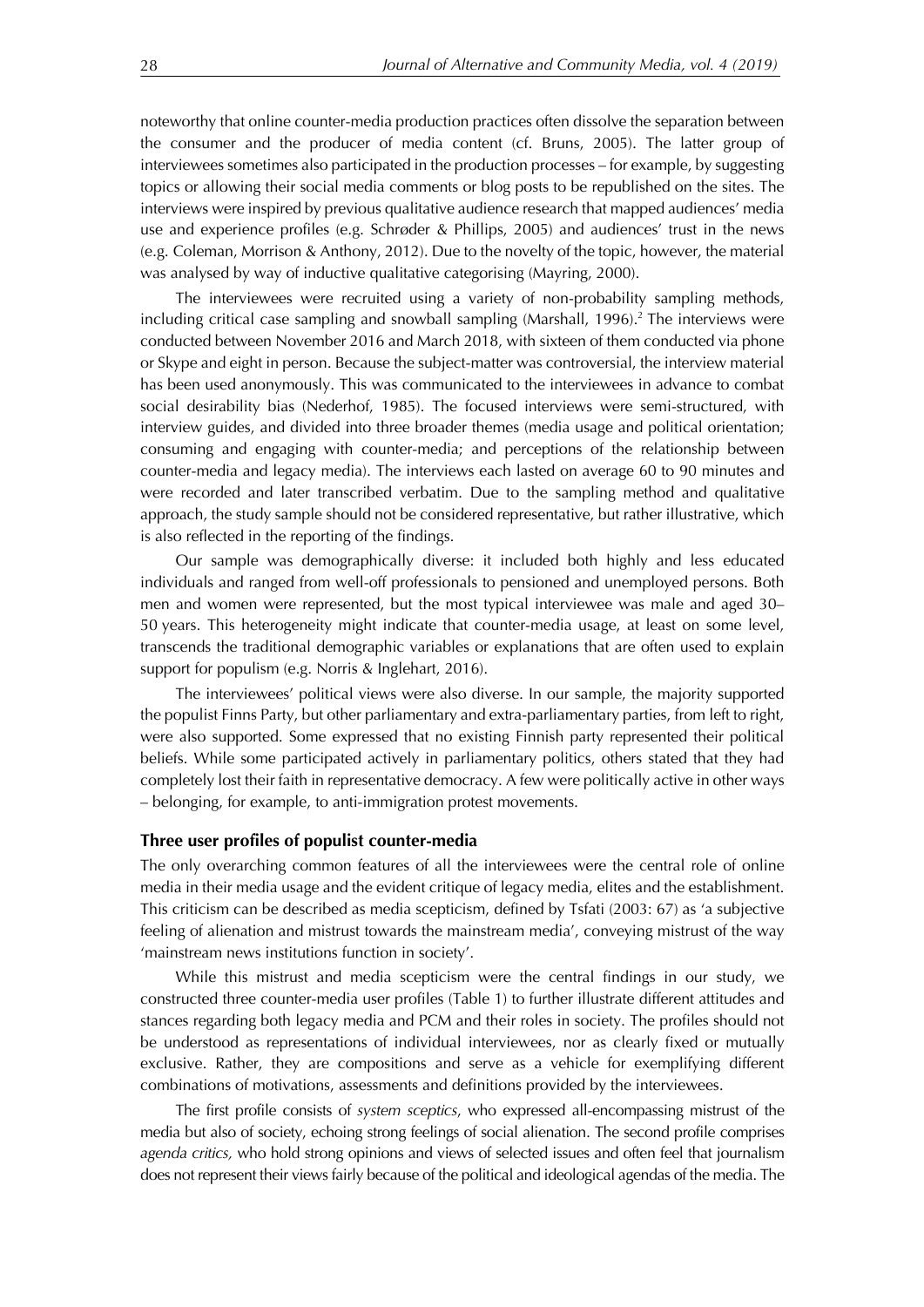last category is for the *casually discontent* audience members, who criticise phenomena like tabloidisation and sensationalism, and the conduct of individual journalists.

|                                       | System sceptics                                                                                                                                  | Agenda critics                                                                                                                                                                      | Casually discontent                                                                                                                                             |
|---------------------------------------|--------------------------------------------------------------------------------------------------------------------------------------------------|-------------------------------------------------------------------------------------------------------------------------------------------------------------------------------------|-----------------------------------------------------------------------------------------------------------------------------------------------------------------|
| Journalism                            | See journalism as a tool<br>for economic and<br>political elites to<br>maintain their power<br>and status quo.<br>Deep system-level<br>mistrust. | Believe 'media elites'<br>have their own political<br>and ideological agendas<br>that are projected onto<br>journalism.                                                             | Believe individual<br>journalists cause biases in<br>journalism.<br>Criticise trends like<br>tabloidisation and<br>commercialisation of<br>journalism.          |
| Role of counter-<br>media             | Have strong ideological<br>beliefs and even<br>revolutionary hopes for<br>counter-publics.                                                       | Believe that counter-<br>media is needed to<br>challenge journalism and<br>diversify public<br>discussion in Finland.<br>See journalism as an<br>instrument for societal<br>change. | Do not see counter-media<br>as an arena for serious<br>societal struggle.<br>Consume content for<br>alternative or additional<br>information, fun or curiosity. |
| <b>Commitment to</b><br>counter-media | Actively support<br>counter-media sites but<br>also increasingly use<br>their own online<br>channels, like YouTube,<br>to promote their views.   | Produce and/or share<br>counter-media stories.<br>Belong to the sites' social<br>media groups.                                                                                      | Sporadically follow counter-<br>media and may belong to<br>their social media groups.<br>May occasionally share<br>stories or content such as<br>memes.         |
| Approach to<br>media content          | Most responsive to<br>radical claims or online<br>conspiracy theories.                                                                           | Prone to hostile media<br>perceptions.<br>Often feel that media<br>content is biased against<br>their views and opinions.                                                           | Constant irony and savvy<br>scepticism as a way to<br>consume online content.                                                                                   |
| <b>Dialogue</b>                       | Unlikely to change their<br>opinions.<br>Do not seek and/or<br>refuse dialogue with<br>legacy media journalists.                                 | Seek dialogue with<br>journalism but on their<br>own terms.<br>Strive to gain a legitimate<br>position in public<br>discussion.                                                     | May participate in dialogue<br>with journalists through<br>news comments or social<br>media, but do not actively<br>seek it.                                    |

**Table 1: User profiles of Finnish populist counter-media websites**

### *System sceptics are societal outsiders*

The system sceptics expressed holistic mistrust of the establishment and society, echoing a traditional critique of media as an ideological tool for the political and economic elite (see, e.g., Herman & Chomsky, 1988), but also incorporating elements of conspiratorial thought similar to 'the paranoid style' described by Hofstadter (1966).

The system sceptics' critiques reflected their broad systemic-level suspicion that emphasised connections between the legacy media and the establishment, thus highlighting the media's role in upholding the status quo. Journalism was seen as reflecting the interests of corporate media owners, the ruling politicians or global corporations. These views mirror the societal analysis of classic populism as grounded in the radical distinction between the common people and the ruling elite. Besides siding with the elite on political issues, growing commercialisation and the proliferation of entertainment were seen as indications of elite media control. Trivial sensationalism was often considered a red herring, used to divert the attention of the audience from important political matters when needed. System sceptics were the most susceptible to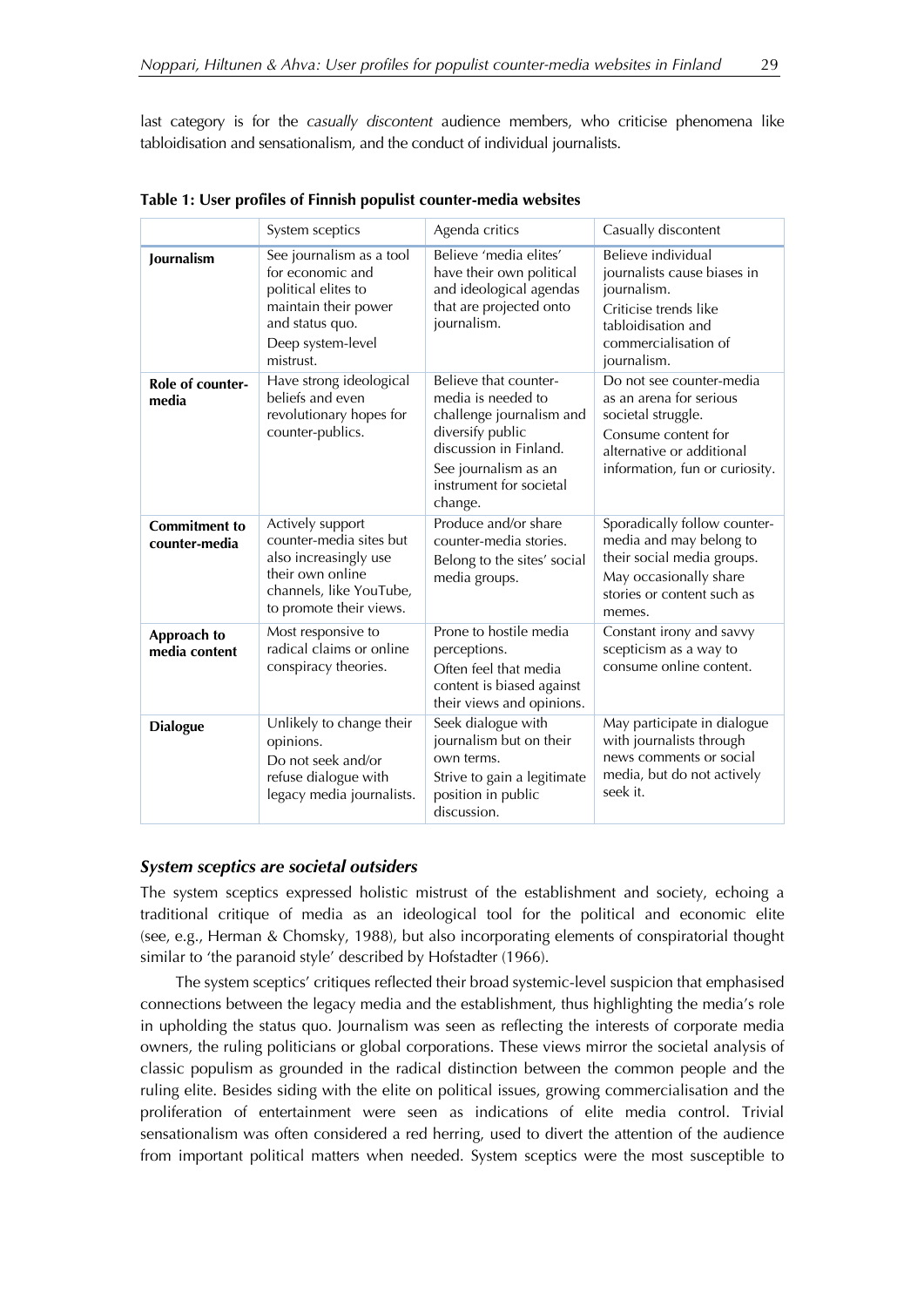expressing large-scale conspiracy theories regarding the media, with one example illustrated in the following quote:

It is possible and likely that, let's say, intelligence agencies … it looks probable that stories fed to the mainstream media mostly originate from sources like the CIA and such. It is not so simple that everything in the mainstream media is true, but there is also purposeful misinformation, and I would say that there is probably lot of it. (Interview 8, translation by authors)

Some system sceptics had completely given up legacy media and instead relied only on PCM sites and other alternative online sources. Andrejevic (2013) attributed the declining trust in journalism and other traditional societal authorities to the over-supply of information endemic to the networked information age. The networked structure in itself encourages constant doubt: by following hyperlinks, the user ends up deeper and deeper in the vast network of different sources, each of which challenges or contradicts the previous one. This surge of alternative sources undermines the authority of institutions traditionally considered to be objective, such as science or journalism. According to Andrejevic, this over-supply of information produces ideological polarisation, as traditional authorities are challenged, facts and opinions are mixed and conspiracy theories become increasingly popular. In a media environment characterised by the over-supply of information, constant mistrust and doubt become the norm and are used to shift through the endless stream of content and information (see also Coleman, Morrison & Anthony, 2012: 50).

System sceptics felt most strongly that their views resided completely outside the dominant public sphere. They saw PCM sites as a way to construct and share material that could counter, challenge and bypass the ideological power of the mainstream media. System sceptics did not believe in dialogue or other collaborative possibilities with legacy media journalists, but instead focused on constructing competing counter-publics to rival their influence. In practice, this was often done, for example, by using sources that legacy media do not utilise. This position echoes the Gramscian counter-hegemonic critique of the mainstream media, highlighting the revolutionary hopes involved in the production and consumption of PCM content (c.f. Bailey, Cammaerts & Carpentier, 2008: 16–20). In this project, the populist expression and stances were often seen as vehicles to get people interested in these matters, and to persuade them to question representations and definitions provided by legacy media. These strategies were seen to have at least symbolic revolutionary potential, as discussed in the following quote:

The political elite sees alternative media as a threat. And mainstream media also sees them as a threatening factor, because there are high-quality alternative media that speak the truth about a plethora of things. So they are seen as a threat, as they are diminishing the halo the mainstream media has had in people's eyes. (Interview 16, translation by authors)

### *Agenda critics express politicised mistrust*

The second profile consists of agenda critics, whose media scepticism was more specified and focused on the media coverage of selected themes and issues. Unlike system sceptics, agenda critics saw legacy media as central and influential to their political and ideological aspirations, and their media scepticism could be characterised as highly politicised. Typically, agenda critics held strong opinions and views of particular issues, and often felt that their opinions and stances were not fairly or accurately represented in the dominant public sphere, frequently suggesting purposeful media biases. Agenda critics felt that their views were not given fair or legitimate attention in serious societal discussion within legacy media journalism.

The agenda critics identified media organisations as a primary source of bias. Here, editors and managers were seen as gatekeepers wielding media power as they liked, using it for their own political goals and unjustly silencing critical voices. The notion of the *hostile media phenomenon*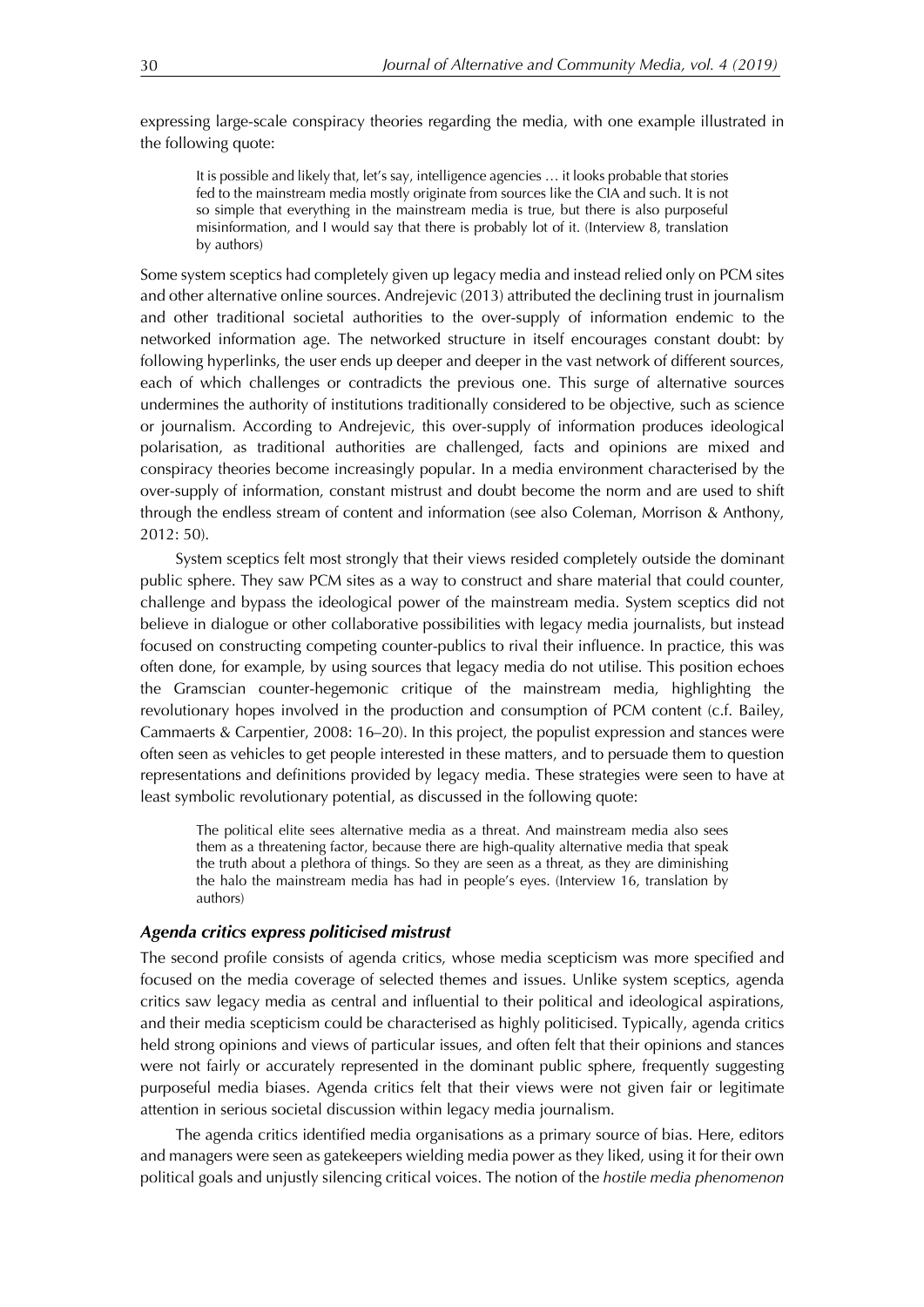can offer a possible explanation for the media scepticism felt by the agenda critics and their engagement with PCM content. The hostile media phenomenon, first demonstrated by Vallone, Ross and Lepper (1985), refers to the tendency for individuals with strong preconceived attitudes, partisanship and emotional involvement to perceive media material as unfairly biased and hostile to the position they advocate. In addition, hostile media perceptions and presumed media influence have been linked to increased expressive political behaviours and corrective action (e.g. Barnidge & Rojas, 2014), suggesting that people who experience media as biased are more prone to voice their opinions in the public sphere in an attempt to correct perceived wrongs. Our interviewees often expressed similar aspirations of 'correcting' and 'pointing out' biases in legacy media coverage, and described their efforts to engage in dialogue with journalists, often experienced as disappointing and fruitless.

For the agenda critics, the main reason to engage with PCM was to seek alternative views to legacy media coverage regarding themes considered biased and unisonous in the Finnish legacy media. Those users engaged with right-wing sites viewed the legacy media as representative of 'liberal', 'leftist' and 'green' values, and often turned to counter-media websites to consume and share content they considered 'conservative' and 'nationalist'. Immigration, Islam, multiculturalism, and sexual or ethnic minorities were topics viewed as receiving biased coverage in the legacy media. This is similar to the critique in Sweden, where the contributors to ICAM sites saw the mainstream media as biased, especially regarding the media's portrayal of immigrants and Islam (Holt, 2017). Concerning economic policy and European Union-related issues, legacy media journalism was often criticised for favouring the economic and political elites, especially by users who identified as leftist.

Agenda critics often described incidents where information provided by foreign media outlets or other users of social media had contradicted legacy media reporting, raising suspicions about the veracity of the material. This highlights the central role of peer networks for these users. For media users, the web environment provides a strong sense of authenticity to information that seems to originate directly from amateurs and peers (e.g. Coleman, Morrison & Anthony, 2015: 50). Reliance on peer networks can also be considered a response to the encumbrance that mistrust places on media users. The interviewees related that this mistrust made media use taxing for them. This burden was also one of the reasons the interviewees mentioned when explaining why most of the audience settled for information provided by legacy media. Despite the hard work required to find information from alternative sources and peer networks, the interviewees frequently implied that discovering content that challenged mainstream information was a rewarding experience.

Agenda critics viewed counter-media as an instrument to bring new opinions to the public discussion and force legacy media to consider them in their reporting. They often felt that PCM sites had already somewhat succeeded in extending the Finnish public sphere. The complementary position was evident when interviewees reflected on the relationship between PCM sites and legacy media, which was seen as a reactive two-way interaction, as illustrated by the following quote:

If it has become obvious for mainstream media that alternative media will publish something, and that has put them under pressure to react and report that issue in time, then I will say that [alternative media have] had an effect in my opinion … if the mainstream media would fix itself sometime, then we would, in a way, lose our business; we would not have any purpose anymore. (Interview 19, translation by authors)

# *The casually discontent rely on savvy scepticism*

The third profile consists of the casually discontent, whose media scepticism derives from multiple sources. They typically criticised trends like the tabloidisation and commercialisation of journalism, as well as the conduct of individual journalists. They often found legacy media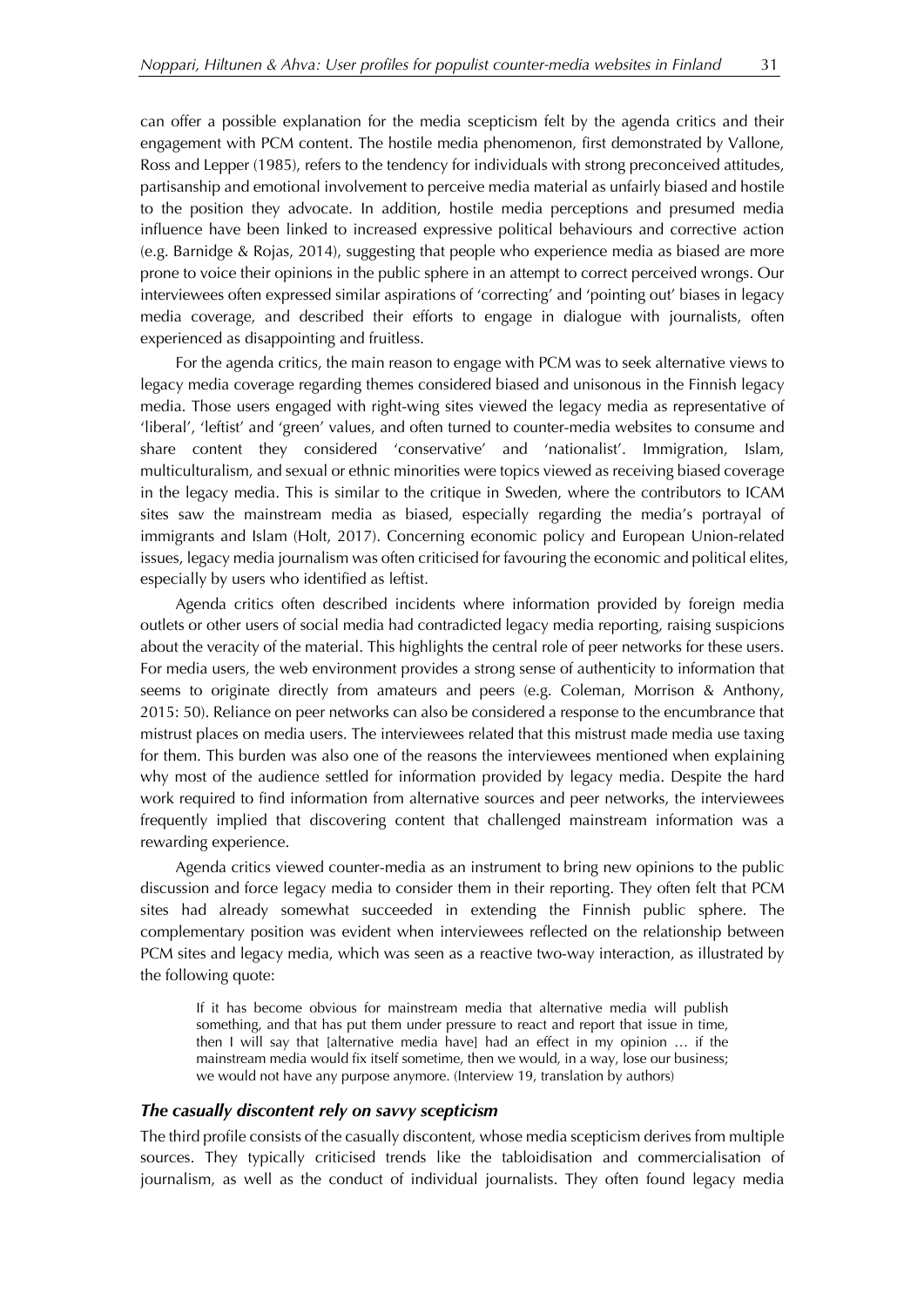journalism unreliable and lacking in some respects, and turned to social media, online discussion forums and PCM sites to find more information about specific incidents and themes. Crime reporting in legacy media was especially seen as suffering from too-strict ethical guidelines and 'political correctness', which diminished the accuracy of the reporting, unjustly protected the perpetrators and obscured crimes committed by immigrants or members of the elite.

The casually discontent expressed a wide variety of motives for consuming PCM content; however, while the agenda critics and system sceptics placed high political, ideological and even revolutionary hopes on counter-media, the casually discontent typically did not. They were often motivated by a wish to discover additional or alternative information, but also by sheer curiosity or interest in 'extreme political thought'. They also mentioned enjoying the entertainment value, provocative writing and confrontational attitude towards legacy media and the establishment. Casually discontent users often expressed that counter-media content should be 'consumed in a proper way' – in other words, with the detached irony typical of online culture, where nothing should be taken too seriously or literally (Phillips, 2015).

The media scepticism of casually discontent users focused on journalists as individuals and attributed biased media content to factors such as work practices, educational background, values, political attitudes and journalists' intentions. They felt that legacy media journalism often worked against its own ideals when it churned out poorly sourced and sensationalist news, and used misleading headlines to capture audiences' attention online. Journalism was often seen as too soft on elites and politicians; however, this was not attributed to systemic or politicised mistrust, but rather to the individual journalists producing the material:

I would not explain any features of media content or their possible biases with top-down conspiracy theories … In my opinion, media content is what it is because the journalists are what they are ... The prejudices that journalists have are reflected in the media content … (Interview 9, translation by authors)

While critical of legacy media journalism, casually discontent users also expressed critical views of PCM sites, often considering them inaccurate and biased. Some parts of counter-media content were outright disregarded as 'nonsense'. The casually discontents' approach to all media content – especially online – has common features with savvy scepticism (Andrejevic, 2013): all media representations are seen as inherently suspicious. Simultaneously, savvy scepticism is characterised by the users' confidence in their own competence or intuition to determine the veracity of the content and seeing through the facades to real 'truths' and motives. This notion was evident in our interviewees' descriptions of how they estimated the trustworthiness of information:

It is similar when you read something from mainstream media; you don't have to believe everything … Let's say that I read an article (from counter-media): there can be one accurate point and then five that are complete flim-flam, in my opinion. But I can ignore those five things and acknowledge only the one point from the article. You do not have to turn down the whole story because of the flim-flam in between while it also contains kernels of truth … (Interview 12, translation by authors)

The idea of savvy scepticism is also in line with previous studies of active internet users in Finland, who do not consider the information provided by legacy media to automatically be more trustworthy compared with online sources (Noppari, 2013: 71). Our interviewees described consuming and comparing material produced by legacy media, social media and counter-media sources without considering any of them as having an authoritative position. When determining the trustworthiness of information, it was the content itself, rather than the author or source, that was considered the most important factor.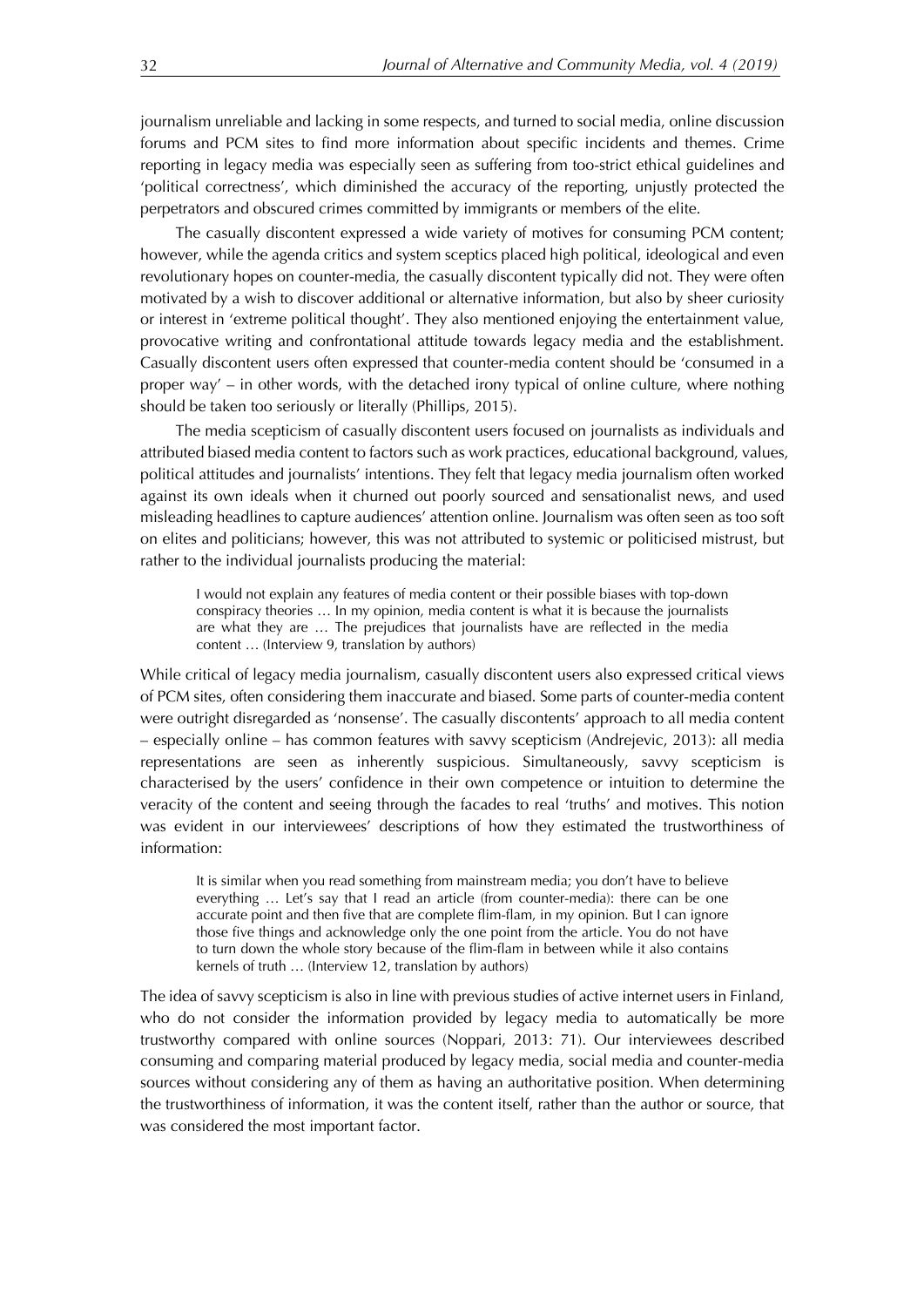#### **Results and discussion**

The three user profiles we have presented in this article highlight vastly different motivations for Finnish users engaging with populist counter-media websites. The results illustrate that the appeal of this type of partisan online content can be explained by divergent factors among different user groups. This suggests that, instead of simply attributing the proliferation of partisan online media content to post-truth or insufficient media literacy, multiple developments, including technological-, cultural-, social-, political- and individual-level phenomena, should be examined in tandem to account for the emergence and popularity of PCM websites.

All the user profiles highlight the growing importance of the affective choices made by individual actors in the current high-choice hybrid media environment (Chadwick, 2017). Our research concludes that the users did not engage with PCM content because they could not distinguish it from legacy media journalism or were unaware of its partisan nature (the media literacy approach); rather, they made active, affective and conscious choices to consume and engage with material that contradicted the agendas and views of the dominant public sphere and promoted strong ideological stances expressed via populist address. Andrejevic (2013) argues that, in an environment marked by an over-supply of information, the individual who decides what to consume and trust – and what not to – becomes the focal actor. Media are consumed very selectively and individually, and according to our interviews, this is especially true when it comes to various forms of online media content. As illustrated by the profiles, the hybrid media environment simultaneously provides new tools and possibilities for users to participate in media production and distribution, from sharing and commenting on content to producing and publishing it online (Das, 2018). Therefore, as well as consumption, these affective choices can more often also manifest as various ways of participating in the distribution and production of media material.

To a large degree, feeling marginalised or alienated by traditional media outlets was a key reason for media mistrust, as system sceptics and agenda critics especially positioned themselves in a subordinate public position. They perceived their views and opinions to be either not discussed in the dominant public sphere maintained by legacy media or presented in prejudiced or biased ways. The popularity of counter-media websites can be seen as one manifestation of how actors with issues and views considered unfit, difficult or detestable by the dominant public sphere are able to produce their own public spheres elsewhere.

Eroding trust in legacy media journalism and other traditional societal institutions can be viewed as another symptom of this development, and our findings illustrate that even Nordic countries characterised by high societal trust are not immune to this type of effect. Some features in the Finnish media system may even encourage the establishment of counter-publics. Democratic-corporatist media systems often feature an underlying tendency of societal and political consensus, and these efforts typically have been supported by legacy media (Hallin & Mancini, 2004: 50–3, 183–97). Similarly to Holt's (2017: 9–10) observations in Sweden, the perceived 'corridor of opinion' and lack of certain news and perspective in legacy media may create readily available niches for different types of alternative media.

Although Finland's combination of relatively high trust in legacy media journalism and the neutral press system can be considered an outlier even among Western democratic countries, the media scepticism and mistrust felt by individuals engaged with PCM sites can be seen as one indicator of deeper underlying changes in the media culture. The question of mistrust is not limited to PCM site users, but includes regular news users as well (Coleman et al., 2012), and general media audiences in Finland have expressed similar journalism criticism in previous studies (e.g. Heikkilä, Ahva & Siljamäki, 2012). Declining public trust in journalism as an authority may have significant societal consequences, especially as many accounts indicate multiple connections between a deteriorating trust in journalism and an increasing lack of confidence in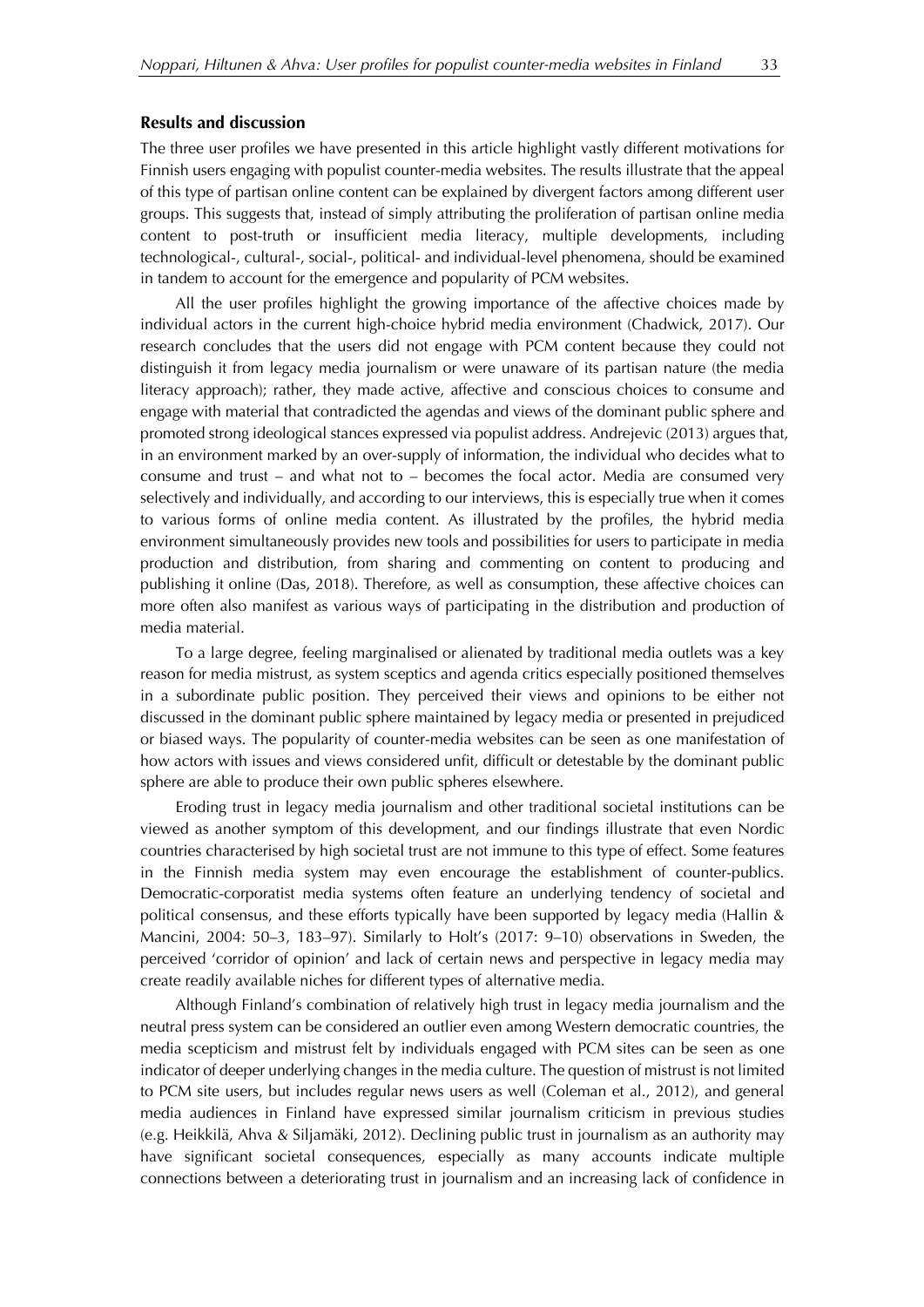established political systems and other societal institutions (Hanitzsch, Van Dalen & Steindl, 2018; Tsfati & Cohen, 2013).

We therefore suggest that attention should be shifted from problematic concepts of truth and veracity dominating the post-truth framing to the ways in which trust and mistrust in media content are constructed and negotiated among different audience groups. This is essential for media scholars looking to better understand how people navigate and assess information in complex, high-choice hybrid media ecosystems, but also increasingly to political scientists trying to grasp how trust and mistrust are used to mobilise the ideological and stylistic elements of populism utilised by various actors in the contemporary media environment.

## **Acknowledgement**

This work was financially supported by the Helsingin Sanomat Foundation, under the project 'Populist Counter-media Challenging Mainstream Journalism', and the University of Tampere.

## **References**

- Aalberg T & de Vreese C (2017) Comprehending populist political communication. In: Aalberg T, Esser F, Reinemann C, Strömback J and De Vreese C (eds), *Populist Political Communication in Europe*, New York: Routledge, 1–13.
- Andrejevic M (2013) *Infoglut: How Too Much Information is Changing the Way We Think and Know*. New York: Routledge.
- Atton C (2015) Introduction: Problems and positions in alternative and community media. In: Atton C (ed.) *The Routledge Companion to Community and Alternative Media*, London: Routledge, 1–18.
- Bailey O, Cammaerts B & Carpentier N (2008) *Understanding Alternative Media*. Maidenhead: Open University Press.
- Barnidge M & Rojas H (2014) Hostile media perceptions, presumed media influence, and political talk: Expanding the corrective action hypothesis*. International Journal of Public Opinion Research* 26(2): 135–56.
- Bastos M & Mercea D (2017) The Brexit botnet and user-generated hyperpartisan news. *Social Science Computer Review* 1(18), doi: 10.1177/0894439317734157.
- Benkler Y (2016) Peer production and cooperation. In: Bauer J & Latzer M (eds) *Handbook on the Economics of the Internet*, Cheltenham: Edward Elgar, 91–120.
- Bonikowski B & Gidron N (2016) The populist style in American politics: Presidential campaign discourse, 1952–1996. *Social Forces* 94(4): 1593–1621.
- boyd d (2017) Did media literacy backfire? *Data & Society: Points*, 5 January. Available at: https://points.datasociety.net/did-media-literacy-backfire-7418c084d88d.
- —— (2018) You think you want media literacy … Do you? *Data & Society: Points*, 9 March. Available at: https://points.datasociety.net/you-think-you-want-media-literacy-do-you-7cad6af18ec2.

Bruns A (2005) *Gatewatching: Collaborative Online News Production*. New York: Peter Lang.

- Chadwick A (2017) *The Hybrid Media System: Politics and Power*. Oxford: Oxford University Press.
- Coleman S, Morrison D & Anthony S (2012) A constructivist study of trust in the news. *Journalism Studies* 13(1): 37–53.
- Das R (2018) Populist discourse on a British social media patient-support community: The case of the Charlie Gard support campaign on Facebook. *Discourse, Context & Media* 24: 76–84.
- De Cleen B & Stavrakakis Y (2017) A discourse theoretical framework for the study of populism and nationalism. *Javnost – The Public* 24(4): 301–19.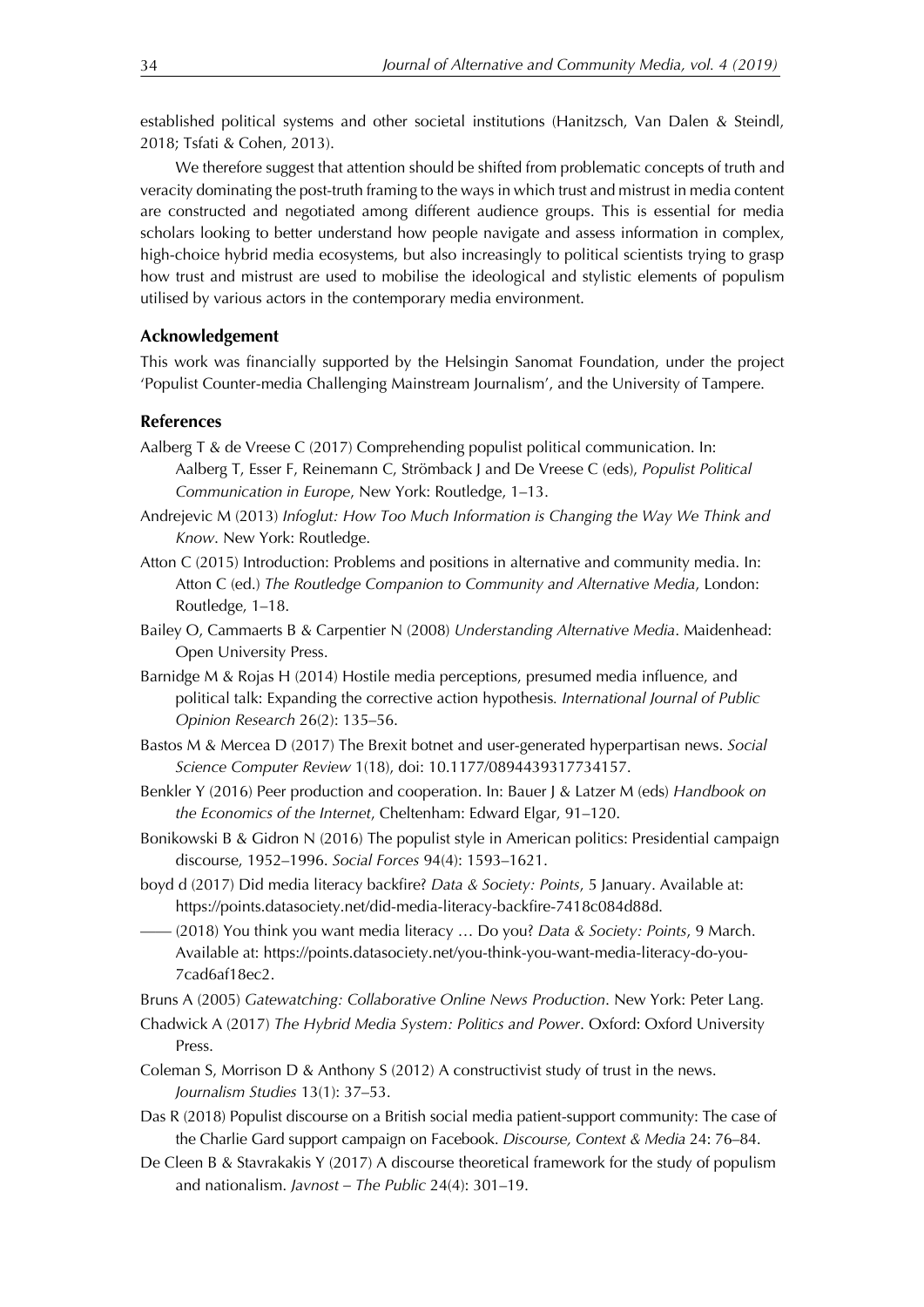- Downey J & Fenton N (2003) New media, counter publicity and the public sphere. *New Media & Society* 5(2): 185–202.
- Engesser S, Ernst N, Esser F & Bucher F (2017) Populism and social media: How politicians spread a fragmented ideology. *Information, Communication & Society* 20(8): 1109–26.
- Faris R, Roberts H, Etling B, Bourassa N, Zuckerman E and Benkler Y (2017) Partisanship, propaganda, and disinformation: Online media and the 2016 US presidential election. Berkman Klein Center for Internet & Society Scholarly Articles, 24 August. Available at: http://nrs.harvard.edu/urn-3:HUL.InstRepos:33759251.
- Figenschou T & Ihlebæk K (2018) Challenging journalistic authority: Media criticism in far-right alternative media. *Journalism Studies*, doi:10.1080/1461670X.2018.1500868.
- Fraser N (1992) Rethinking the public sphere: A contribution to critique of actually existing democracy. In: Calhoun C (ed.) *Habermas and the Public Sphere*, Cambridge: MIT Press, 109–42.
- Groshek J & Koc-Michalska K (2017) 'Helping populism win? Social media use, filter bubbles, and support for populist presidential candidates in the 2016 US election campaign. *Information, Communication & Society* 20(9): 1389–1407.
- Guess A, Nyhan B & Reifler J (2018) Selective exposure to misinformation: Evidence from the consumption of fake news during the 2016 US presidential campaign. University of Dartmouth, 9 January. Available at: https://www.dartmouth.edu/~nyhan/fake-news-2016.pdf.
- Haasio A, Ojaranta A & Mattila M (2017) Valheen lähteillä Valemedian lähteistö ja sen luotettavuus, *Media & Viestintä* 3(4): 100–21.
- Haller A & Holt K (2018) Paradoxical populism: How PEGIDA relates to mainstream and alternative media. *Information, Communication & Society*, doi:10.1080/1369118X.2018.1449882.
- Hallin D & Mancini P (2004) *Comparing Media Systems: Three Models of Media and Politics*. Cambridge: Cambridge University Press.
- Hanitzsch T, Van Dalen A & Steindl N (2018) Caught in the nexus: A comparative and longitudinal analysis of public trust in the press. *The International Journal of Press/Politics* 23(1): 3–23.
- Hatakka N, Niemi M & Välimäki M (2017) Confrontational yet submissive: Calculated ambivalence and populist parties' strategies of responding to racism accusations in the media. *Discourse & Society* 28(3): 262–80.
- Häyhtiö T & Rinne J (2008) Yksilöiden valvovat silmät Paljastamisen politiikka tietokonevälitteisessä viestinnässä. *Tiedotustutkimus* 5: 100–117.
- Heikkilä H, Ahva L & Siljamäki J (2012) *Kelluva kiinnostavuus*. Tampere: Vastapaino.
- Herman E & Chomsky N (1988) *Manufacturing Consent: The Political Economy of the Mass Media*. New York: Pantheon Books.
- Hofstadter R (1966) *The Paranoid Style in American Politics and Other Essays*. London: Jonathan Cape.
- Holt K (2017) Shaking the foundations of the 'corridor of opinion'? Towards a framework for analysing immigration critical alternative media (ICAM) in Sweden. Paper presented to ECPR 2017 General Conference, Oslo, 6–9 September.
- Horsti K & Nikunen K (2015) The ethics of hospitality in changing journalism: A response to the rise of the anti-immigrant movement in Finnish media publicity. *European Journal of Cultural Studies* 16(4): 489–504.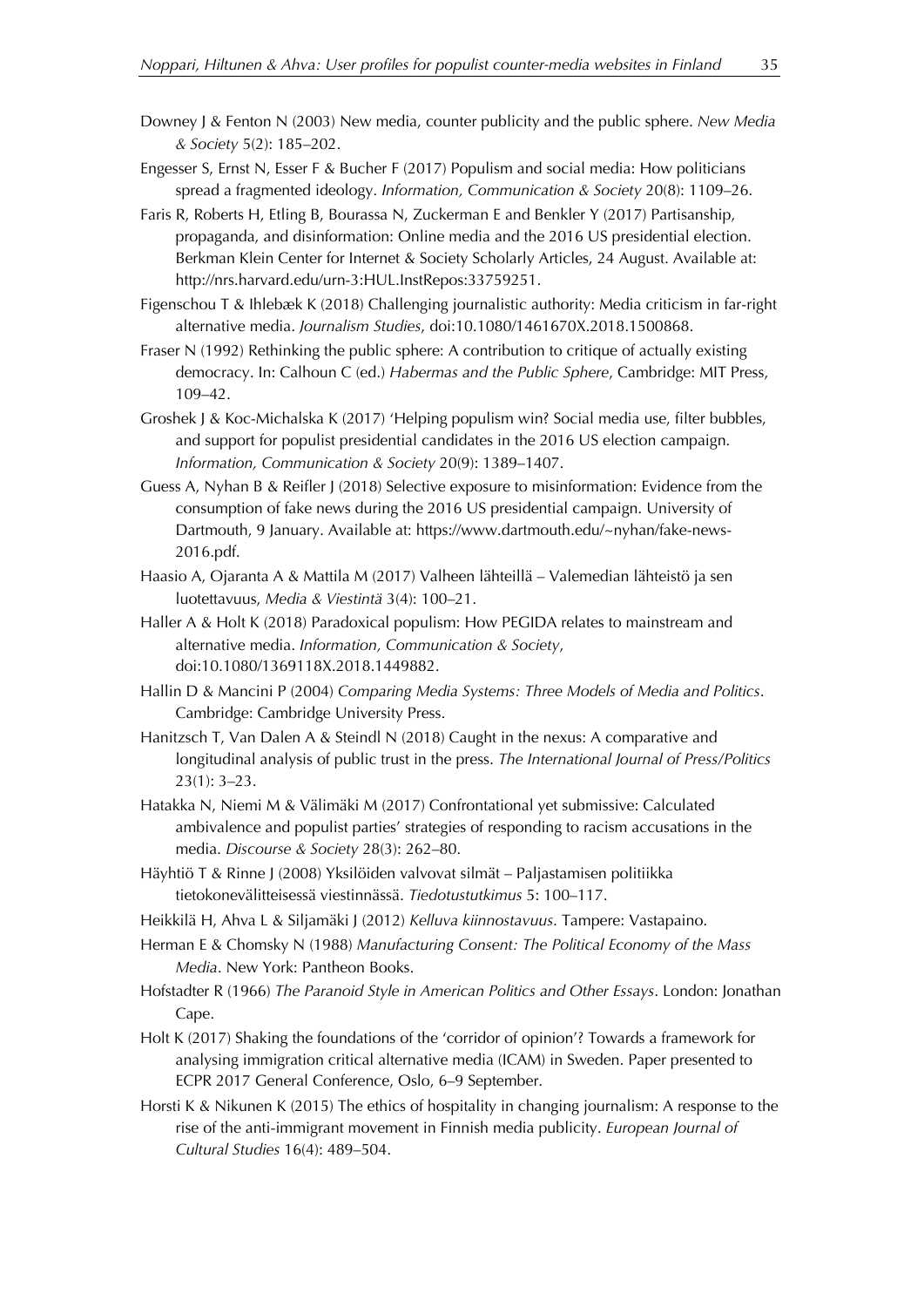- Koivula A, Saarinen A & Koiranen I (2016) Lähes kolmasosa perussuomalaisista luottaa mvlehteen. *Suomen kuvalehti*, 21 December. Available at: https://suomenkuvalehti.fi/jutut/kotimaa/lahes-kolmasosa-perussuomalaisista-luottaa-mvlehteen.
- Krämer B (2014) Media populism: A conceptual clarification and some theses on its effects. *Communication Theory* 24(1): 42–60.
- Laclau E (2005) *On Populist Reason.* London: Verso.
- Marshall M (1996) Sampling for qualitative research. *Family Practice*, 13(6): 522–5.
- Marwick A & Lewis R (2017) Media manipulation and disinformation online. Data & Society Research Institute, 15 May. Available at: https://datasociety.net/output/mediamanipulation-and-disinfo-online.
- Mayring P (2000) Qualitative content analysis. *Forum: Qualitative Social Research* 1(2): Article 20.
- Mudde C & Kaltwasser C (2013) Exclusionary vs. inclusionary populism: Comparing contemporary Europe and Latin America. *Government and Opposition* 48(2), 147–74.
- Nederhof A (1985) Methods of coping with social desirability bias: A review. *European Journal of Social Psychology* 15(3): 263–80.
- Noppari E (2013) Toimittajat kohtaavat (kriittisen) nettikansan. In: Vainikka E, Noppari E, Heinonen A & Huhtamäki J (eds), *Twiiteryhmiä ja uutispäivittelyä – toimittajana sosiaalisessa mediassa*, Tampere: Tampere University, 68–98.
- Noppari E & Hiltunen I (2018) Populistinen vastamedia eliittejä haastamassa. In: Niemi M & Houni T (eds), *Media & Populismi – Työkaluja kriittiseen journalismiin*, Tampere: Vastapaino, 236–72.
- Nord L (2008) Comparing the Nordic media systems: North between west and east. *Central European Journal of Communication* 1(1): 95–110.
- Norris P & Inglehart R (2016) *Trump, Brexit and the Rise of Populism: Economic Have-Nots and Cultural Backlash*. HKS Working Paper, 6 August. Available at: https://papers.ssrn.com/sol3/papers.cfm?abstract\_id=2818659.
- Pitkänen V (2016) Vihreät tyytyväisiä mediaan, perussuomalaiset pettyneitä. *Uusi Suomi*, 16 June. Available at: http://vipepister.puheenvuoro.uusisuomi.fi/218550-vihreattyytyvaisia-mediaan-perussuomalaiset-pettyneita.
- Phillips W (2015) *This is Why We Can't Have Nice Things: Mapping the Relationship Between Online Trolling and Mainstream Culture*. Cambridge, MA: MIT Press.
- Rauch J (2015) 'Exploring the alternative–mainstream dialectic: What 'alternative media' means to a hybrid audience. *Communication, Culture & Critique* 8(1): 124–43.
- Reuters Institute (2017) *Reuters Institute Digital News Report 2017*, 22 June. Available at: https://reutersinstitute.politics.ox.ac.uk/sites/default/files/Digital%20News%20Report%202 017%20web\_0.pdf.
- Schrøder K & Phillips L (2005) The everyday construction of mediated citizenship. In: Lowe G & Jauert P (eds), *Cultural Dilemmas in Public Service Broadcasting*, Gotheburg: Nordicom, 179–99.
- Silverman C (2016) This analysis shows how fake election news stories outperformed real news on Facebook. *BuzzFeed News,* 16 November. Available at: https://www.buzzfeed.com/craigsilverman/viral-fake-election-news-outperformed-realnews-on-facebook.